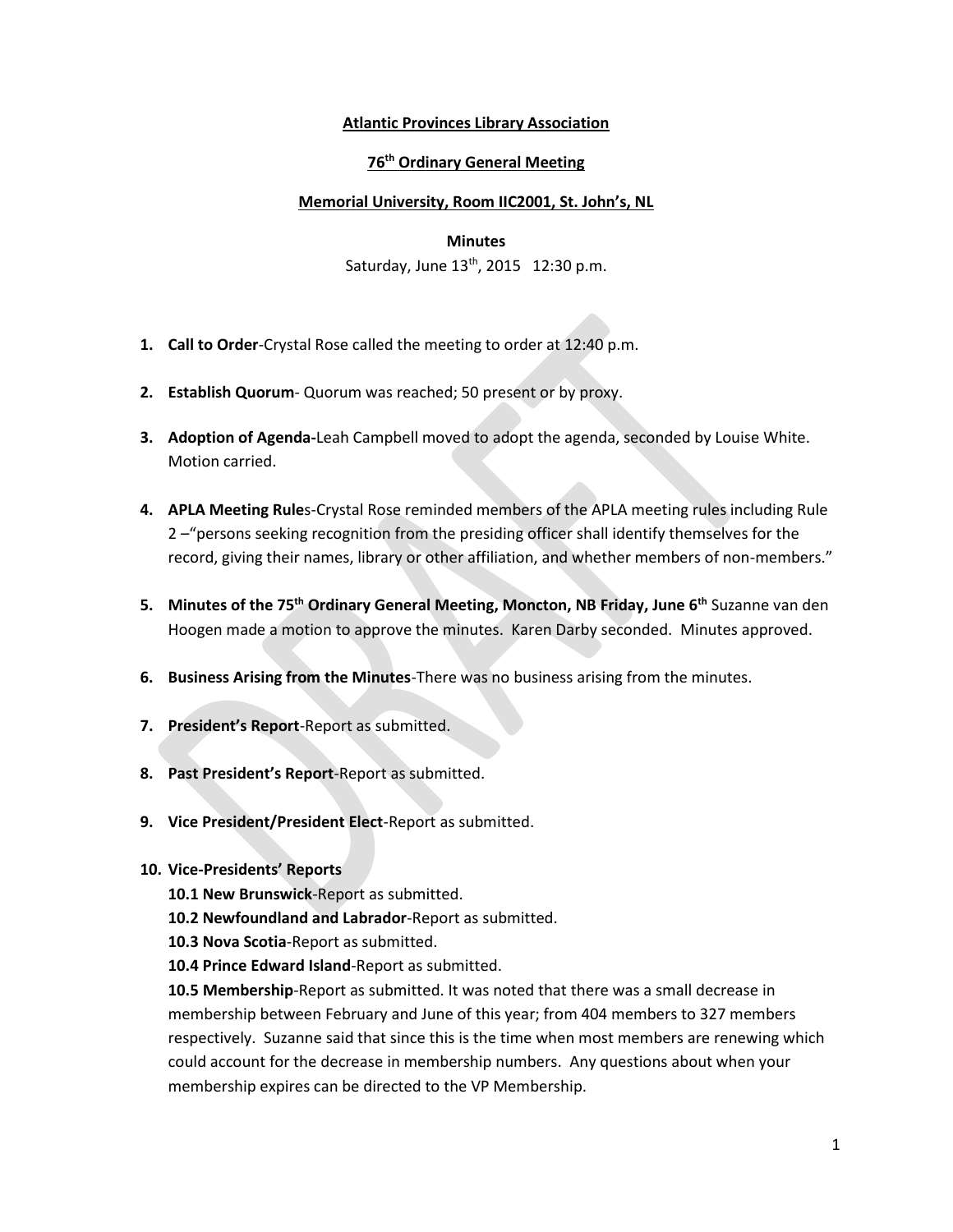### **11. Financial Examiner**

- **11.1** Report 2013/2014-Report as submitted.
- **11.2** Appointment of Financial Examiner, to be deferred to the next executive meeting.
- **12. Treasurer** Patricia Doucette made a motion to accept the treasurer's report, seconded by Louise White. Motion carried.

**12.1 Proposed Budget 2015-2016** –Melissa Anez moved the budget be accepted. Becky Smith seconded. Motion carried.

- **13. Report of the APLA Bulletin Editors and Bulleting Management Board**-Report as submitted.
- **14. Finance Report**-Report as submitted.
- **15. Communications Coordinator**-Report as submitted.
- **16. Webmaster**-Report as submitted. Melissa Anez is currently exporting to DRUPAL for future webmasters.
- **17. Continuing Education**-Report as submitted.
- **18. Nominations and Elections**-Report as Submitted. New members were appointed and Louise White recommended the experience to everyone.
- **19. Grow a Library**-It was announced that \$2000.00 was raised at the conference for the Burt Award for First Nations, Metis and Inuit Literature. New fundraising initiatives will be announced in the near future.
- **20. Revisions to Standing Orders 20.1 Standing Order 6.06**-

Proposed Standing Order 6.06 - Advocacy Committee

Status: Standing Committee

### **Purpose:**

To ensure that APLA is an effective regional voice on issues of importance to libraries, library staff, and library users, and to ensure that no opportunity is missed to make that voice heard. The committee will play a support role to the Executive.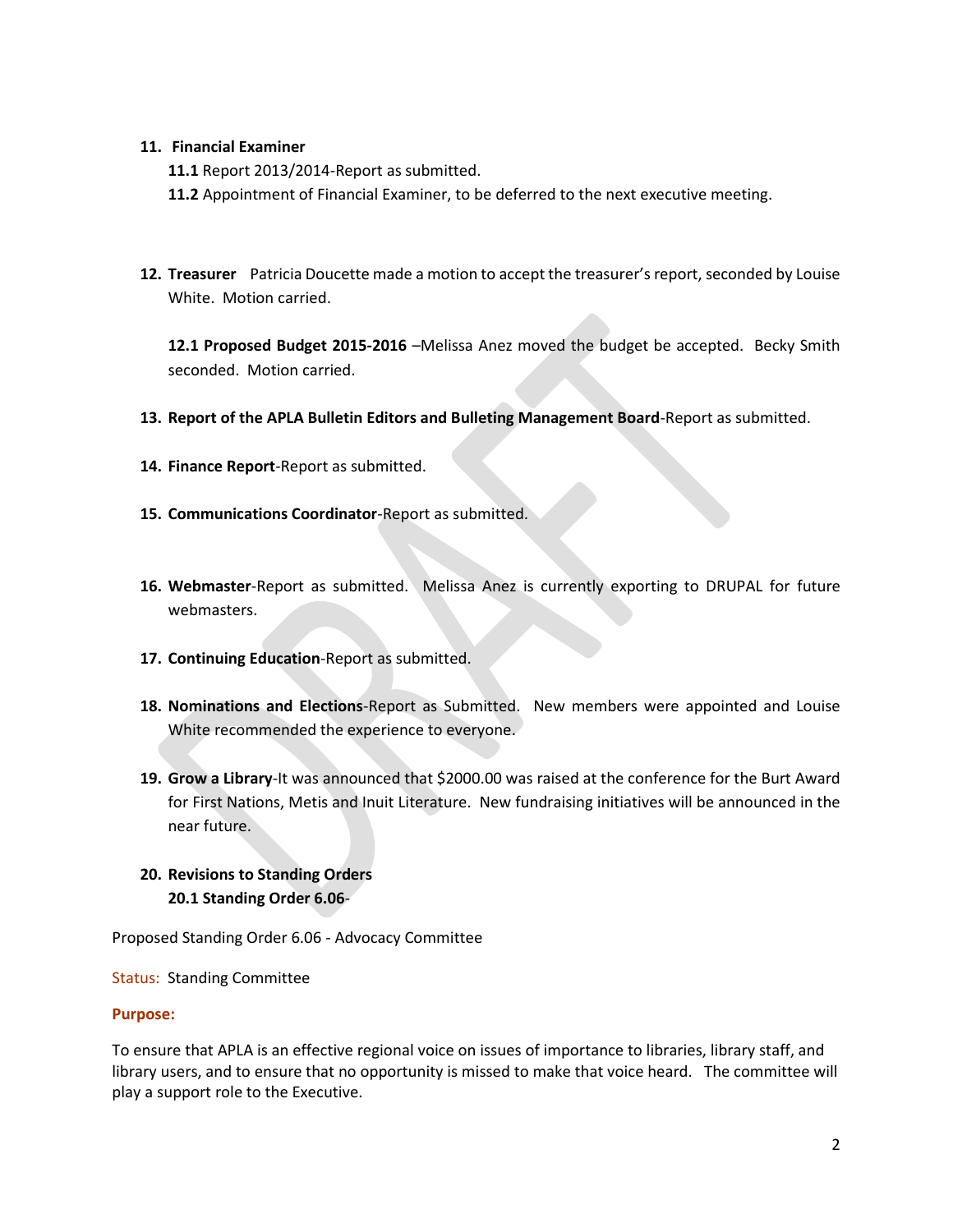## **Terms of reference:**

The role of the committee will include but not be limited to the following:

- 1. To monitor developments in libraries and librarianship, both regionally and nationally, and identify key issues;
- 2. To research and compile background information on these issues, as needed;
- 3. To advise the APLA Executive on possible actions to be taken on emerging issues;
- 4. To develop advocacy tools for use by APLA members;
- 5. To facilitate training for effective advocacy; and
- 6. To collaborate with other organizations (e.g. CLA, The Partnership, other regional associations) to increase the reach and impact of advocacy efforts.

#### Membership:

The Committee shall include the Chair, as well as four other members from the different library sectors. At least one of these members shall be francophone, to ensure that important issues for francophone libraries are not overlooked. The APLA President and VP/President Elect will be ex officio members. Members may serve up to three years.

Louise White made a motion to accept the standing order changes, seconded by Karen Darby. Motion carried.

### **20.2 Standing Order 9**.**09**

Proposed Standing Order 9.09

Name: Atlantic Provinces Library Association Advocacy Award

Terms of the Award:

1. The award recognizes exemplary library promotion, advocacy and outreach in the Atlantic Provinces. To be eligible, an applicant must be a personal member of APLA residing in Atlantic Canada. 2. Some of the contributions that might be considered in selecting a person(s) for this award are:

a) Creativity and innovation as demonstrated by the originality of the project

b) Potential for generating public visibility and support for libraries, irrespective of the kind or amount of resources employed;

c) Relevance and effectiveness illustrated by measurable objectives and subsequent evaluation methods;

d) Commitment to ongoing library promotion and advocacy.

3. Normally only one award shall be given in each year.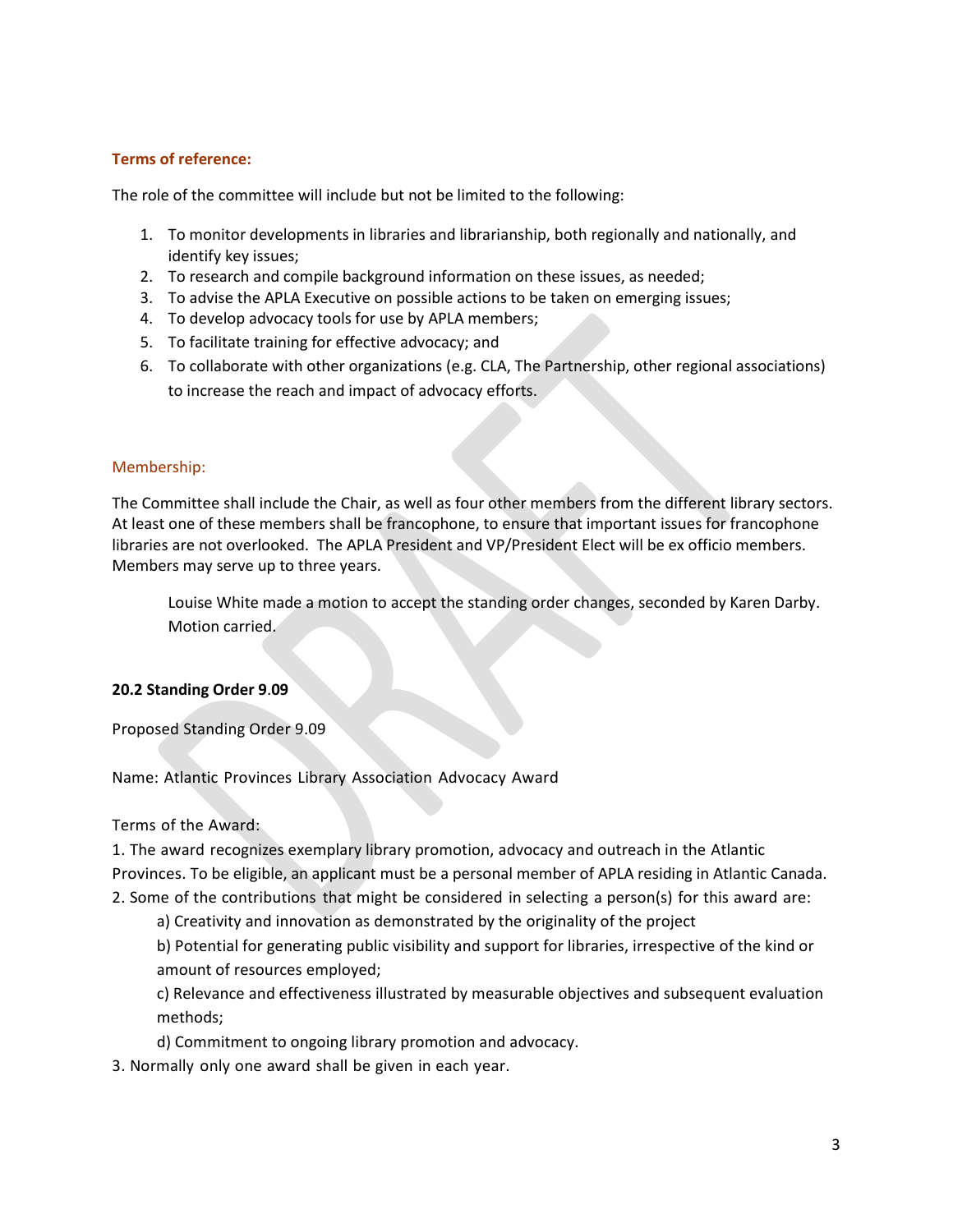Form of the Award:

1. At the annual conference, the award winner will be presented with:

a) \$500

## Procedures:

1. The President shall be responsible for organizing the procedure for selecting an award winner and for presenting the award.

- 2. Names of persons previously nominated but not chosen may be resubmitted.
- 3. The deadline for applications/nominations shall be March 31.

Jocelyne Thompson made a motion to accept the changes, seconded by Sue Fahey. Motion carried.

**21. Report of CLA Copyright Representative**-Report as submitted.

## **22. Annual Conference Report.**

**22.1** St. John's, 2015-Report as submitted.

- **23. Award Winners** -Report as submitted. Crystal Rose announced this years' award winners. The Merit Award-John Teskey; Somer's Scholarship-Amy Sutherland; First Timer's Conference Grant-Clare Howard; Advocacy Award-Penny Logan for her work with NS Virtual Health Library; DAL APLA Prize-Valerie Collins; NSCC APLA Prize-Maggie Harrison.
- **24. Unfinished Business 24.1 CLA Futures Working Group** Crystal Rose provided an update on the CLA Futures Working Group. The current model of CLA is unsustainable and all options are being discussed, including the name. CLA would be an association of associations, which associations, such as APLA, would join. Membership in APLA would automatically mean you are a member of CLA. The board structure is still under consideration. The reorganization of CLA would mean financial considerations for APLA, possibly 1% of our operating budget will go to CLA. Crystal Rose will send updates on the APLA listserv and

# **25. Resolutions**-

**Resolution #1** - Louise White introduced the following courtesy resolution: Resolved that APLA extends its appreciation to members of the St. John's conference organizing committee, the speakers, exhibitors, sponsors and all who have contributed to the success of the conference.